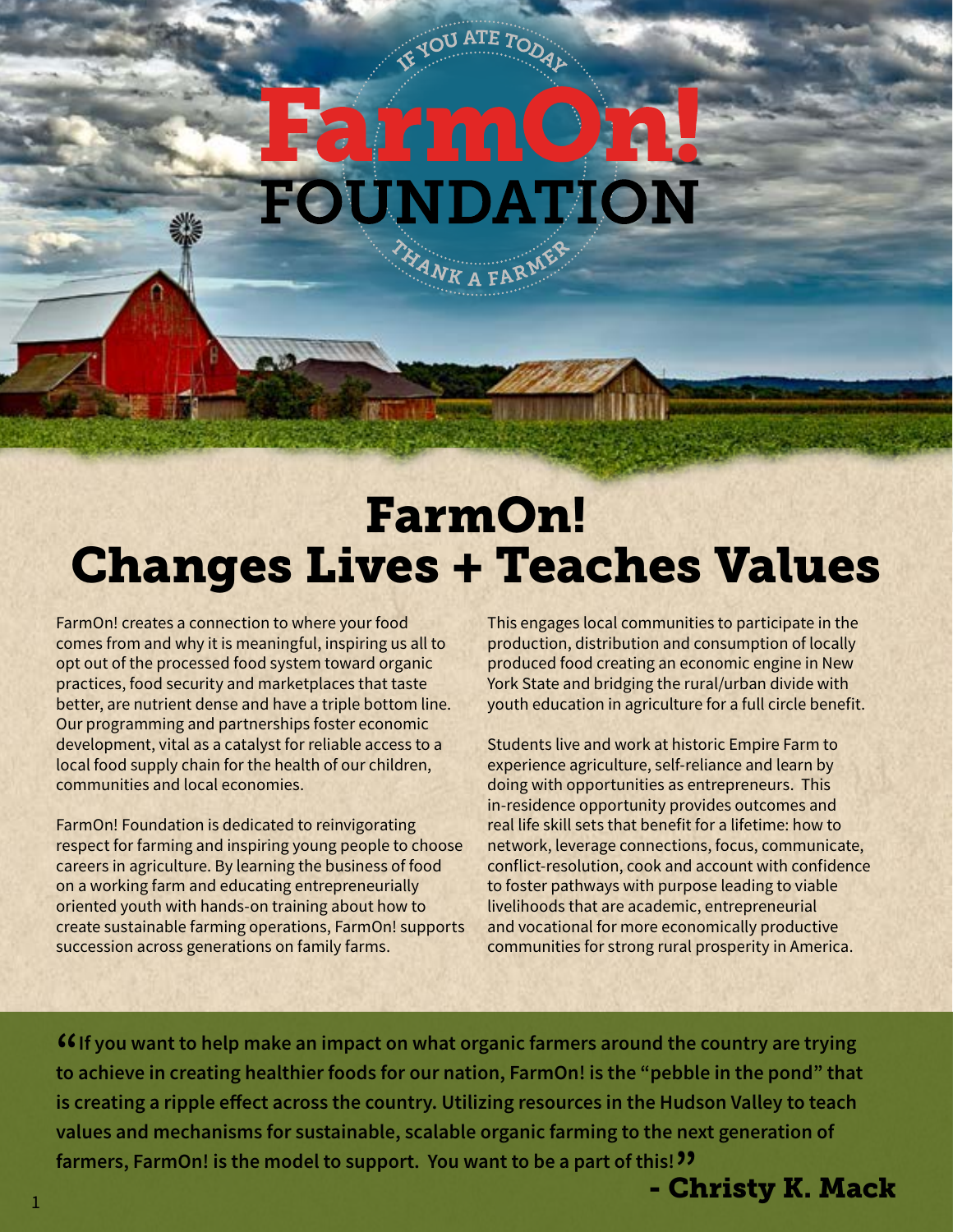

# FarmOn! Youth Education Programs

### FarmOn! Ag-Academy at Empire Farm:

OUTCOME: 100% Job Placement for Students In the heart of an agricultural community in the Hudson River Valley, historic Empire Farm annually offers 32 students ages 17-27 scholarship opportunities to change lives. Living as a cohort on a 220-acre organic working farm, students learn to earn for three months and receive college credit, cash scholarship of \$3500 in an immersive program for youth interested in business and success. In this formal statewide partnership with SUNY, a first-of-its-kind in New York State, we provide youth with experiences in a "field-as-classroom" for applied learning opportunities. By contract growing for chefs and restaurants including Jean-Georges Vongerichten, abc kitchen, Gotham Bar and Grill, April Bloomfield, Terrance Brennan, Zakary Pelaccio and more. This program connects rural and urban marketplaces maintaining the integrity of a local food supply chain and supports youth education to cultivate 21st century skill sets in the farm-to-table movement.

### Fostering the Entrepreneurial Spirit for Youth in Agriculture:

OUTCOME: Shark Tank for Kids with Business Plans + Pitch at Camp FarmOn!

Camp FarmOn! compels kids to think of a profitable solution for farming and culminates at week's end with a team pitch to a "Shark Tank," building confidence through trial and a connection to where your food is from, how it's made with a focus of fostering the entire spirit for youth and agriculture. Camp FarmOn! is a 5-day hands on learning experience day camp during Summer.

### FarmOn! Victory Gardens & Slam Dunk your Veggies with the NBA:

OUTCOME: Inspire kids connecting professional athletes + school gardens to slam dunk healthy eating. School garden programs for the underserved are a victory for all! Implementing in schools K-12 supports food security and fights childhood obesity with access to fresh local food kids grow. FarmOn! builds and amplifies school garden programs with NBA professional athletes in a unique program tied to Farm to School month that inspires youth, connects them to a "seed and soil makes fuel to fly" healthy eating message that engages and imprints. Participation in the school garden then ties to the lunchroom and lesson planning with influencers to inspire youth to slam dunk your veggies.

### FarmOn! Milk Money Cow-to-Kid in 36 Hours:

OUTCOME: Healthier kids and \$1,000,000 to Dairy Farms bottom line means they don't lose their farms By contracting locally sourced milk to school lunch, we not only provide nutrient dense milk to kids, but we provide economic development to regional family farms in a program that contracts local milk to lunchrooms. In partnership with Hudson Valley Fresh Dairy cooperative, together we supply the financial and technical assistance needed to make the switch to nutrient dense high quality locally sourced milk to students - and contract the bid to keep farmers farming + kids healthy.

### IMPACT + ACTION = REPLICABLE OUTCOMES

FarmOn! Foundation offers several youth education programs for healthy lifestyles and experiential learning. By teaching kids where their food comes from, the fundamentals of seed, soil and how that relates to business, youth develop a connection with healthy eating during their formative years and this shapes the relationship they have with food, money and self-reliance for a lifetime. This full circle benefit shifts the paradigm in food with a nation of contributors for positive change impacting communities and families alike.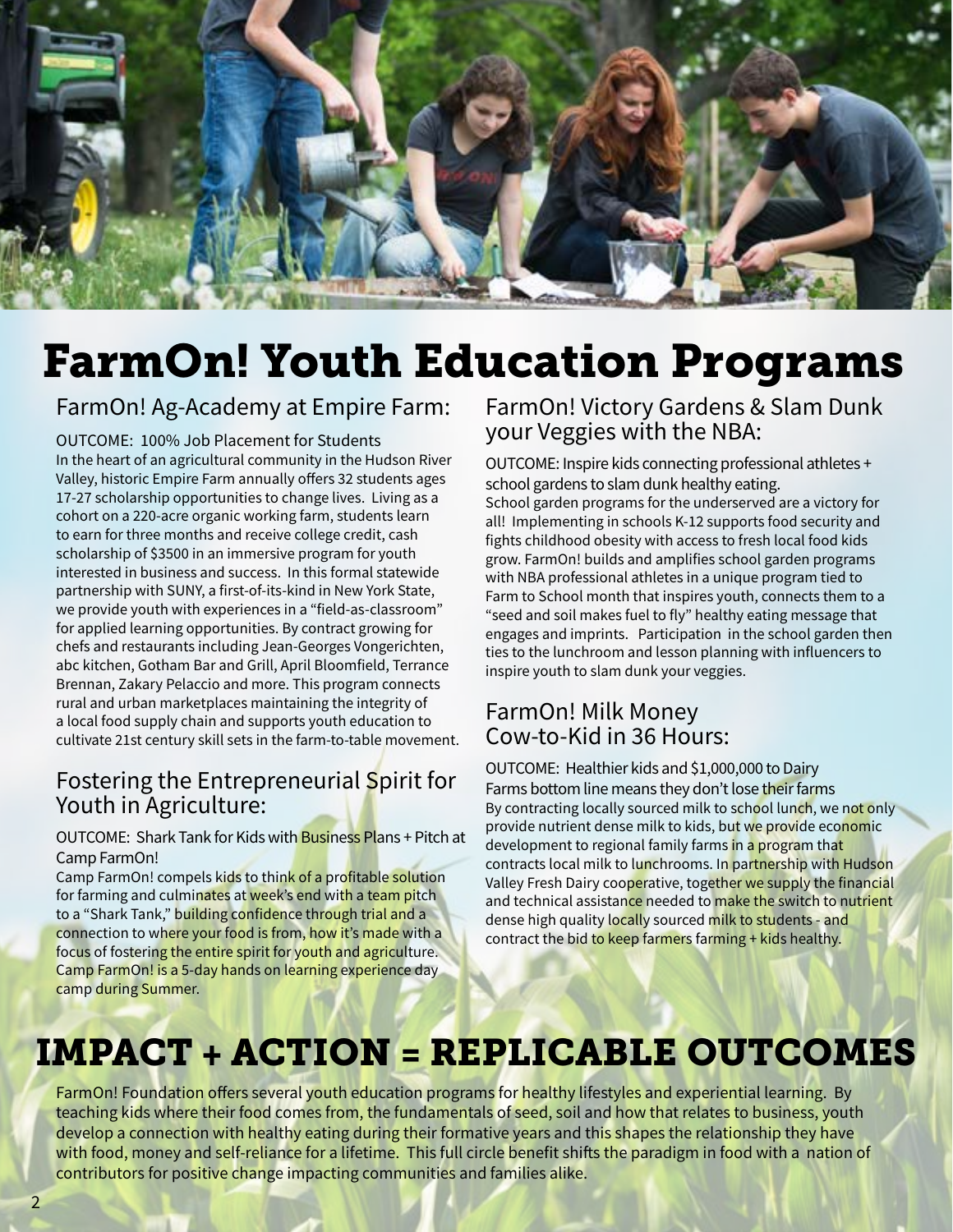

### FarmOn! Events for 2017

The future of children rests in our hands. That starts with seed and soil, hard work and the family farm. Sustainability, community, commerce and connecting rural and urban marketplaces are key to succession on family farms raising the next generation to feed us. Join us to celebrate the real stars in food - our farmers, chefs and kids they inspire together with influencers and change makers to remind us all where our food comes from and why that is critical to health and wellness. What do you want to be remembered for? Join us to make a change that impacts beyond taste and farm-totable with these educational and exciting events in 2017. #FarmOn #Starmer #EmpireFarm

#### Every Saturday & Sunday

#### **Learn to Farm + Eat at Empire Farm**

We partner proudly with school gardens in an effort to fight childhood obesity and feed the underserved population by teaching them how to farm. We invite you to volunteer at Empire Farm (opening ceremony with Alice Waters) anytime. Stop by this summer for OPEN FARM with family friends coworkers and community to shop, plant, eat and enjoy the fresh air on our historic 220 acre historic farm for a full day of fun and discovery. Organic baked treats are available from our Student Teaching Kitchen.

#### Saturday, July 29th **HOOT! Farm Fresh Benefit**

The 7th annual Hootenanny! fundraiser with Roundhouse Beacon Host Chef Terrance Brennan at Empire Farm aims to please as you eat within five miles of your plate! Shake the hands that feed you in this family style grazing event the New York Times calls the "Best event of the Hudson Valley!" and Forbes.com says is a "series of high profile celebrity chef and entertainment driven charity events, if you love food, you might be interested in the FarmOn! delicious summer lineup." Get your FarmOn!

#### Thursday, October 19th **FarmOn! Big Apple Crunch**

Sign up your school or group and coordinate a CRUNCH heard round the world led by NYS Governor Andrew Cuomo Executive Office in a pledge to Eat Local NY, inspire youth with healthy snacks and stimulate economic development with local apples served in lunchrooms from NYS apple growers! Together with GrowNYC, Greenmarkets, regional Family Farms, schools, local business, non-profits, community centers…and YOU!

### **COME TO EMIRE FARM WITH YOUR FAMILY + FRIENDS**

For Tickets and Information visit: FarmOnFoundation.org or socialize @FarmOnFarmOn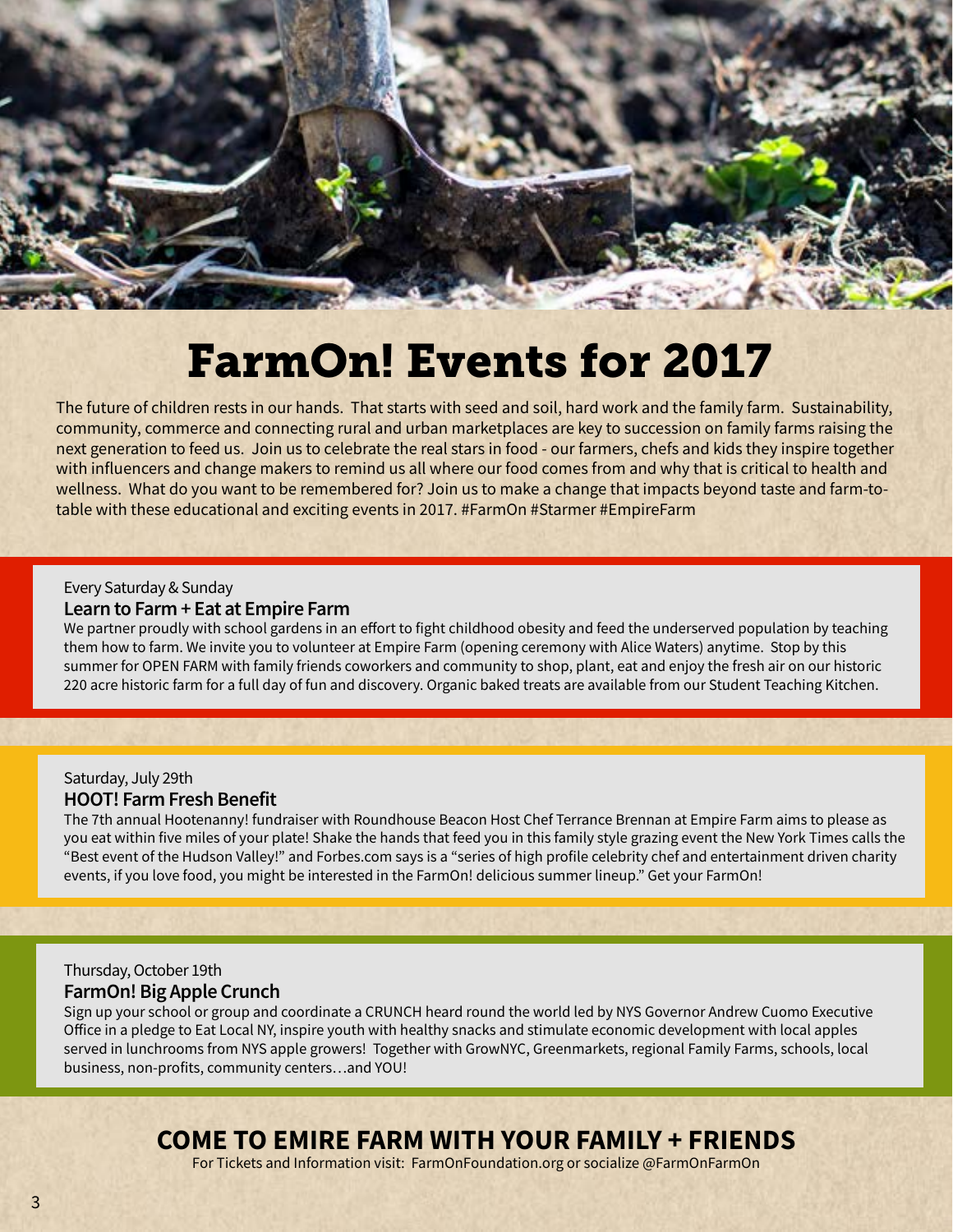# Financials + Budget

FarmOn! Foundation is a 501(c)(3) non-profit organization and public charity EIN 46-1999952 registered with Charity Navigator and Guide Star.

Headquartered at Empire Farm in Copake New York in the heart of Hudson Valley's agricultural community, FarmOn! Foundation operates on a \$1 million annual budget and is in solid financial standing having achieved \$4 million+ in donations and contributions and property since 2012 with \$1.25 million in assets. Summary of spending:



### Budget Overview

2017 BUDGET: 2015/2016 REVENUES: ASSETS: EMPIRE FARM APPRAISED VALUE 2016:

\$ 1.25 Million \$ 2.41 Million \$ 1.25 Million \$ 2.30 Million

# To view our Budget visit [FarmOnFoundation.org/annual-budget](http://FarmOnFoundation.org/annual-budget )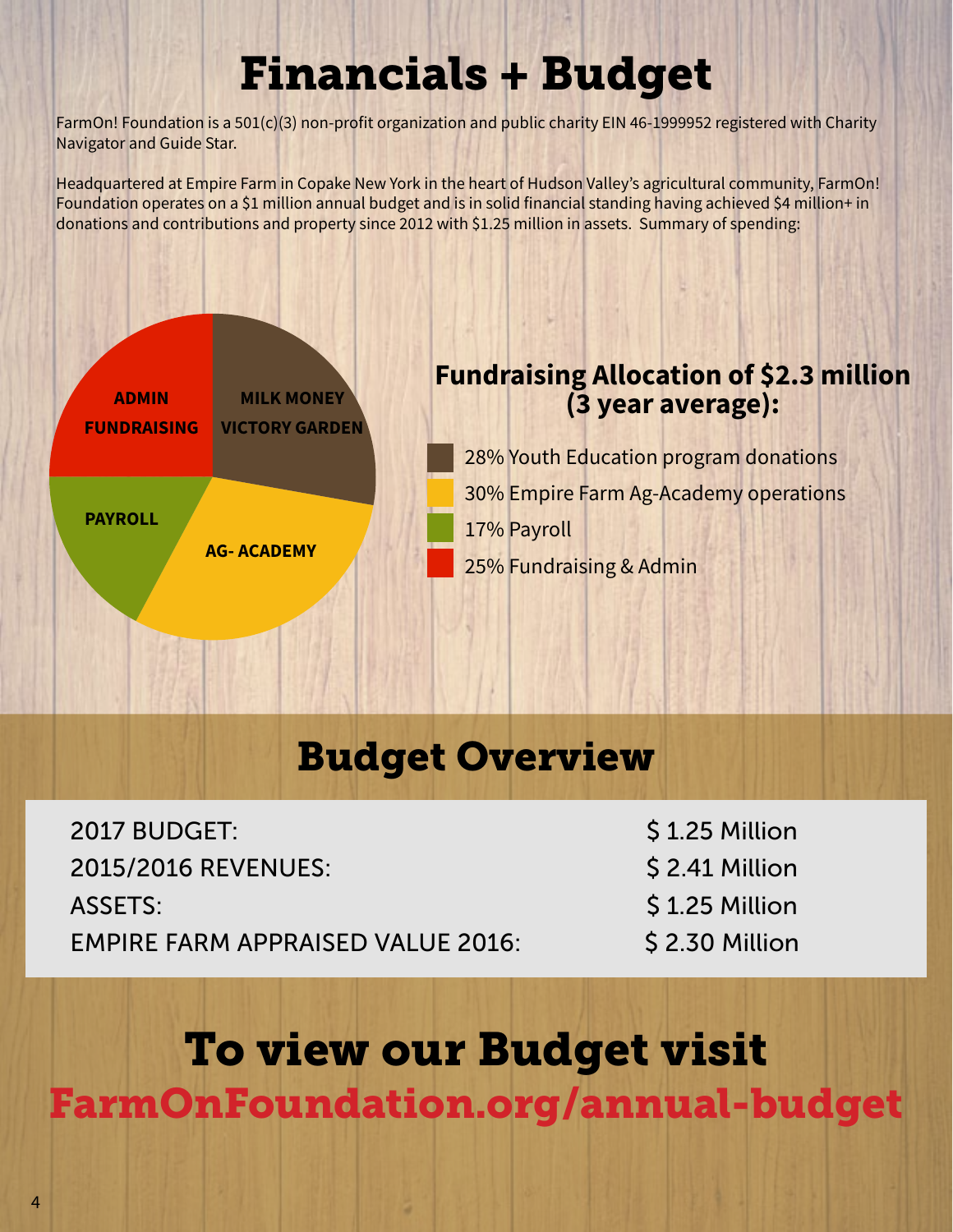## HOW DO YOU WANT TO BE REMEMBERED?



# How Can I Help?

࿕ \$3,100 VIP TABLE HOOT! July 29th Benefit Dinner VIP Table for 10 ࿕ \$5,000 SUPPORT MILK MONEY for One School District: 2000 kids annually ࿕ \$12,000 ONE STUDENT SCHOLARSHIP AG-ACADEMY, 12 weeks on Empire Farm ࿕ \$20,000 SLAM DUNK YOUR VEGGIES assembly at school of your choice ࿕ \$25,000 SPONSOR 30 KIDS for Summer Camp FarmOn! at Empire Farm ࿕ \$30,000 Greenhouse at Empire Farm IN YOUR NAME with Organic Produce Direct ࿕ \$50,000 CUSTOM GROWING for your CULINARY or CATERING BUSINESS ࿕ \$96,000 NAME/SPONSOR OUR YOUTH EDUCATIONAL PROGRAM AG-ACADEMY ࿕ \$250,000 BUILD A BARN for STUDENT HOUSING at EMPIRE FARM